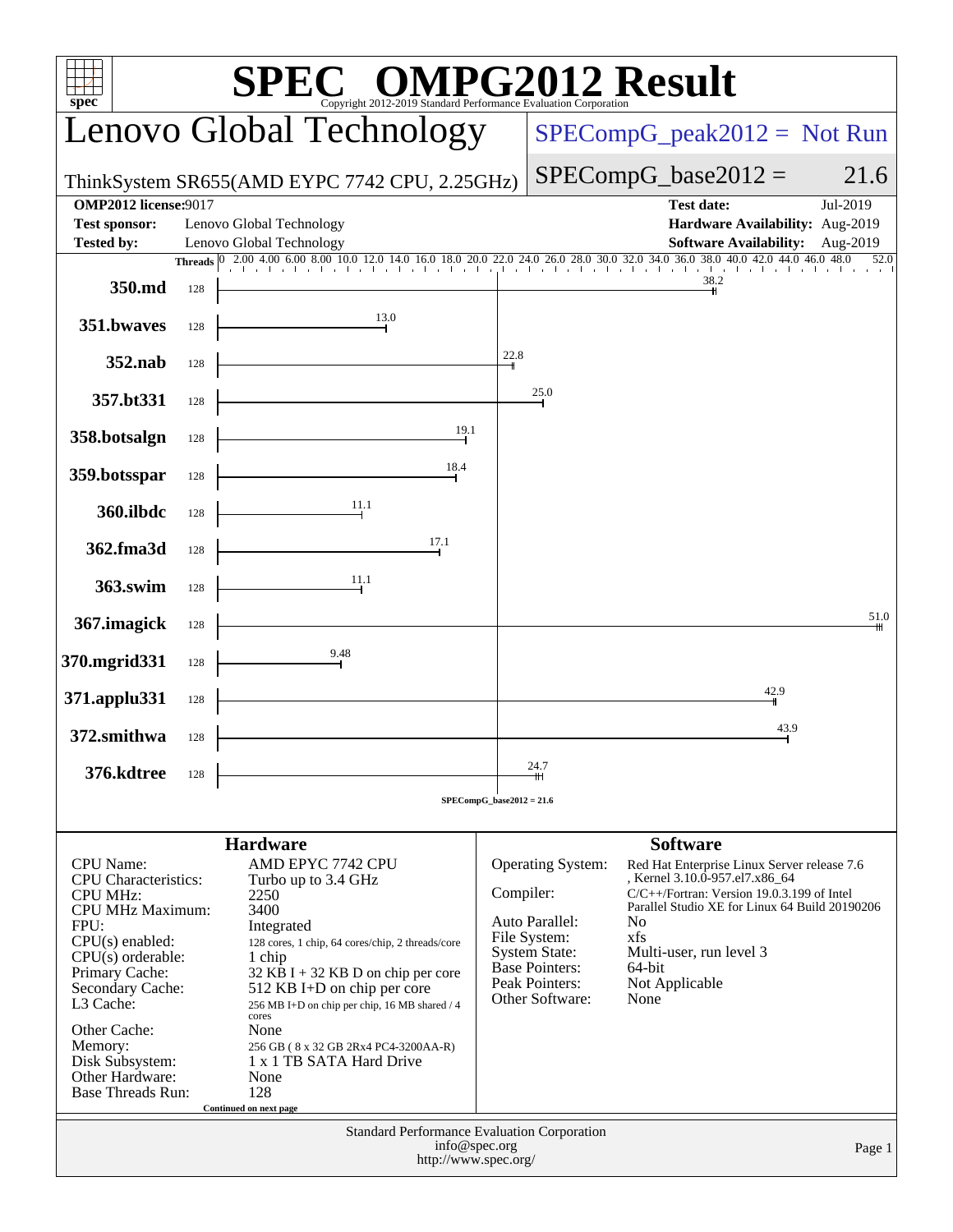| $spec^*$                                                                                                                                                          | <b>SPEC OMPG2012 Result</b><br>ht 2012-2019 Standard Performance Evaluation Corporation |                          |             |                                                                                                                                  |             |                                             |               |                        |                               |              |                                 |              |                |              |  |
|-------------------------------------------------------------------------------------------------------------------------------------------------------------------|-----------------------------------------------------------------------------------------|--------------------------|-------------|----------------------------------------------------------------------------------------------------------------------------------|-------------|---------------------------------------------|---------------|------------------------|-------------------------------|--------------|---------------------------------|--------------|----------------|--------------|--|
| Lenovo Global Technology                                                                                                                                          |                                                                                         |                          |             |                                                                                                                                  |             |                                             |               |                        | $SPECompG_peak2012 = Not Run$ |              |                                 |              |                |              |  |
| ThinkSystem SR655(AMD EYPC 7742 CPU, 2.25GHz)                                                                                                                     |                                                                                         |                          |             |                                                                                                                                  |             |                                             |               |                        |                               |              | $SPECompG_base2012 =$           |              |                | 21.6         |  |
| <b>OMP2012 license:9017</b><br><b>Test date:</b><br>Jul-2019                                                                                                      |                                                                                         |                          |             |                                                                                                                                  |             |                                             |               |                        |                               |              |                                 |              |                |              |  |
| <b>Test sponsor:</b>                                                                                                                                              |                                                                                         | Lenovo Global Technology |             |                                                                                                                                  |             |                                             |               |                        |                               |              | Hardware Availability: Aug-2019 |              |                |              |  |
| <b>Tested by:</b><br>Lenovo Global Technology<br><b>Software Availability:</b><br>Aug-2019<br>Minimum Peak Threads:                                               |                                                                                         |                          |             |                                                                                                                                  |             |                                             |               |                        |                               |              |                                 |              |                |              |  |
| <b>Maximum Peak Threads:</b>                                                                                                                                      |                                                                                         |                          |             |                                                                                                                                  |             |                                             |               |                        |                               |              |                                 |              |                |              |  |
| <b>Results Table</b>                                                                                                                                              |                                                                                         |                          |             |                                                                                                                                  |             |                                             |               |                        |                               |              |                                 |              |                |              |  |
| <b>Benchmark</b>                                                                                                                                                  |                                                                                         | <b>Threads   Seconds</b> | Ratio       | <b>Base</b><br><b>Seconds</b>                                                                                                    | Ratio       | <b>Seconds</b>                              | Ratio         | <b>Threads Seconds</b> |                               | <b>Ratio</b> | <b>Peak</b><br><b>Seconds</b>   | <b>Ratio</b> | <b>Seconds</b> | <b>Ratio</b> |  |
| 350.md                                                                                                                                                            | 128                                                                                     | 121                      | 38.3        | 121                                                                                                                              | 38.1        | 121                                         | 38.2          |                        |                               |              |                                 |              |                |              |  |
| 351.bwaves                                                                                                                                                        | <b>128</b>                                                                              | 351                      | 12.9        | 349                                                                                                                              | 13.0        | 350                                         | 13.0          |                        |                               |              |                                 |              |                |              |  |
| 352.nab                                                                                                                                                           | 128                                                                                     | 171                      | 22.7        | 171                                                                                                                              | 22.8        | 171                                         | 22.8          |                        |                               |              |                                 |              |                |              |  |
| 357.bt331                                                                                                                                                         | 128                                                                                     | 189                      | 25.1        | 190                                                                                                                              | 25.0        | 189                                         | 25.0          |                        |                               |              |                                 |              |                |              |  |
| 358.botsalgn                                                                                                                                                      | 128                                                                                     | 227                      | 19.1        | 228                                                                                                                              | <b>19.1</b> | 228                                         | 19.1          |                        |                               |              |                                 |              |                |              |  |
| 359.botsspar                                                                                                                                                      | 128                                                                                     | 285                      | 18.4        | 286                                                                                                                              | 18.4        | 286                                         | 18.3          |                        |                               |              |                                 |              |                |              |  |
| 360.ilbdc                                                                                                                                                         | 128                                                                                     | 321                      | <u>11.1</u> | 321                                                                                                                              | 11.1        | 321                                         | 11.1          |                        |                               |              |                                 |              |                |              |  |
| 362.fma3d                                                                                                                                                         | 128                                                                                     | 223                      | 17.1        | 223                                                                                                                              | 17.1        | 222                                         | 17.1          |                        |                               |              |                                 |              |                |              |  |
| 363.swim                                                                                                                                                          | 128                                                                                     | 409                      | 11.1        | 409                                                                                                                              | <b>11.1</b> | 409                                         | 11.1          |                        |                               |              |                                 |              |                |              |  |
| 367.imagick                                                                                                                                                       | 128                                                                                     | 137                      | 51.2        | 138                                                                                                                              | 50.8        | 138                                         | 51.0          |                        |                               |              |                                 |              |                |              |  |
| 370.mgrid331                                                                                                                                                      | 128                                                                                     | 467                      | 9.47        | 466                                                                                                                              | 9.49        | 466                                         | 9.48          |                        |                               |              |                                 |              |                |              |  |
| 371.applu331                                                                                                                                                      | 128                                                                                     | 141                      | 43.0        | 142                                                                                                                              | 42.8        | 141                                         | 42.9          |                        |                               |              |                                 |              |                |              |  |
| 372.smithwa                                                                                                                                                       | 128                                                                                     | 122                      | 43.9        | 122                                                                                                                              | 43.9        | 122                                         | 43.9          |                        |                               |              |                                 |              |                |              |  |
| 376.kdtree                                                                                                                                                        | 128                                                                                     | 182                      | 24.7        | 180                                                                                                                              | 25.0        | 184                                         | 24.5          |                        |                               |              |                                 |              |                |              |  |
|                                                                                                                                                                   |                                                                                         |                          |             |                                                                                                                                  |             |                                             |               |                        |                               |              |                                 |              |                |              |  |
| Results appear in the order in which they were run. Bold underlined text indicates a median measurement.<br><b>Platform Notes</b>                                 |                                                                                         |                          |             |                                                                                                                                  |             |                                             |               |                        |                               |              |                                 |              |                |              |  |
| Sysinfo program /home/omp2012/Docs/sysinfo<br>\$Rev: 395 \$ \$Date:: 2012-07-25 #\$ 8f8c0fe9e19c658963a1e67685e50647<br>running on AMD2U Tue Jul 16 18:39:06 2019 |                                                                                         |                          |             |                                                                                                                                  |             |                                             |               |                        |                               |              |                                 |              |                |              |  |
| This section contains SUT (System Under Test) info as seen by                                                                                                     |                                                                                         |                          |             |                                                                                                                                  |             |                                             |               |                        |                               |              |                                 |              |                |              |  |
| some common utilities. To remove or add to this section, see:<br>http://www.spec.org/omp2012/Docs/config.html#sysinfo                                             |                                                                                         |                          |             |                                                                                                                                  |             |                                             |               |                        |                               |              |                                 |              |                |              |  |
| From /proc/cpuinfo<br>model name : AMD EPYC 7742 64-Core Processor                                                                                                |                                                                                         |                          |             |                                                                                                                                  |             |                                             |               |                        |                               |              |                                 |              |                |              |  |
| 1 "physical id"s (chips)<br>128 "processors"                                                                                                                      |                                                                                         |                          |             |                                                                                                                                  |             |                                             |               |                        |                               |              |                                 |              |                |              |  |
| cores, siblings (Caution: counting these is hw and system dependent.<br>The<br>following excerpts from /proc/cpuinfo might not be reliable. Use with<br>caution.) |                                                                                         |                          |             |                                                                                                                                  |             |                                             |               |                        |                               |              |                                 |              |                |              |  |
|                                                                                                                                                                   |                                                                                         | cpu cores $: 64$         |             |                                                                                                                                  |             |                                             |               |                        |                               |              |                                 |              |                |              |  |
|                                                                                                                                                                   |                                                                                         | siblings : 128           |             | physical 0: cores 0 1 2 3 4 5 6 7 8 9 10 11 12 13 14 15 16 17 18 19 20 21                                                        |             |                                             |               |                        |                               |              |                                 |              |                |              |  |
|                                                                                                                                                                   |                                                                                         |                          |             | 22 23 24 25 26 27 28 29 30 31 32 33 34 35 36 37 38 39 40 41 42 43 44 45 46<br>47 48 49 50 51 52 53 54 55 56 57 58 59 60 61 62 63 |             |                                             |               |                        |                               |              |                                 |              |                |              |  |
|                                                                                                                                                                   |                                                                                         | cache size : $512$ KB    |             |                                                                                                                                  |             |                                             |               |                        |                               |              |                                 |              |                |              |  |
|                                                                                                                                                                   |                                                                                         |                          |             |                                                                                                                                  |             | Continued on next page                      |               |                        |                               |              |                                 |              |                |              |  |
|                                                                                                                                                                   |                                                                                         |                          |             |                                                                                                                                  |             | Standard Performance Evaluation Corporation |               |                        |                               |              |                                 |              |                |              |  |
|                                                                                                                                                                   |                                                                                         |                          |             |                                                                                                                                  |             |                                             | info@spec.org |                        |                               |              |                                 |              |                | Page 2       |  |

<http://www.spec.org/>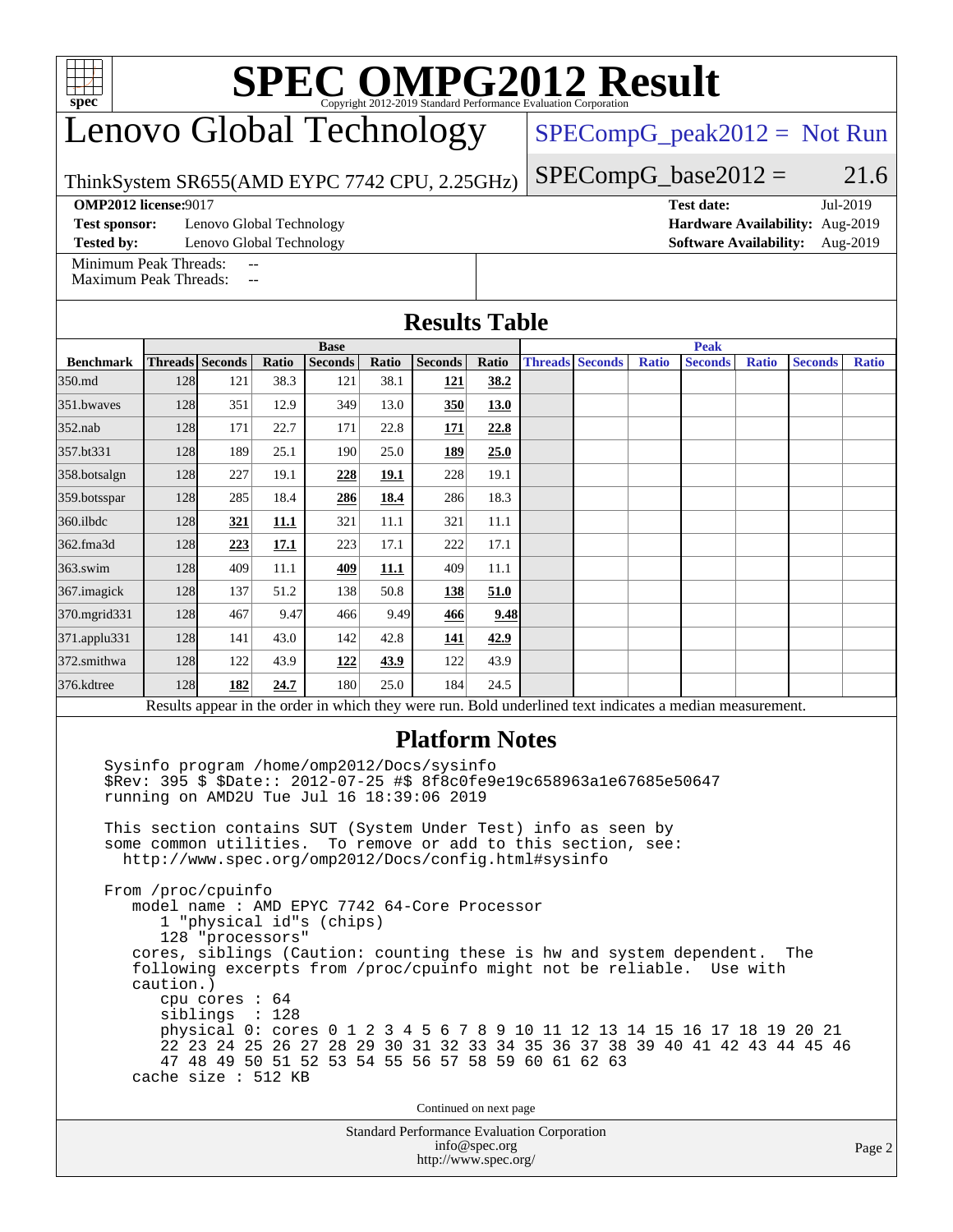![](_page_2_Picture_0.jpeg)

# **[SPEC OMPG2012 Result](http://www.spec.org/auto/omp2012/Docs/result-fields.html#SPECOMPG2012Result)**

Lenovo Global Technology

 $SPECompG_peak2012 = Not Run$  $SPECompG_peak2012 = Not Run$ 

ThinkSystem SR655(AMD EYPC 7742 CPU, 2.25GHz)

 $SPECompG_base2012 = 21.6$  $SPECompG_base2012 = 21.6$ 

**[Test sponsor:](http://www.spec.org/auto/omp2012/Docs/result-fields.html#Testsponsor)** Lenovo Global Technology **[Hardware Availability:](http://www.spec.org/auto/omp2012/Docs/result-fields.html#HardwareAvailability)** Aug-2019 **[Tested by:](http://www.spec.org/auto/omp2012/Docs/result-fields.html#Testedby)** Lenovo Global Technology **[Software Availability:](http://www.spec.org/auto/omp2012/Docs/result-fields.html#SoftwareAvailability)** Aug-2019

**[OMP2012 license:](http://www.spec.org/auto/omp2012/Docs/result-fields.html#OMP2012license)**9017 **[Test date:](http://www.spec.org/auto/omp2012/Docs/result-fields.html#Testdate)** Jul-2019

### **[Platform Notes \(Continued\)](http://www.spec.org/auto/omp2012/Docs/result-fields.html#PlatformNotes)**

From /proc/meminfo<br>MemTotal: 263788332 kB HugePages\_Total: 0<br>Hugepagesize: 2048 kB Hugepagesize: From /etc/\*release\* /etc/\*version\* os-release: NAME="Red Hat Enterprise Linux Server" VERSION="7.6 (Maipo)" ID="rhel" ID\_LIKE="fedora" VARIANT="Server" VARIANT\_ID="server" VERSION\_ID="7.6" PRETTY\_NAME="Red Hat Enterprise Linux Server 7.6 (Maipo)" redhat-release: Red Hat Enterprise Linux Server release 7.6 (Maipo) system-release: Red Hat Enterprise Linux Server release 7.6 (Maipo) system-release-cpe: cpe:/o:redhat:enterprise\_linux:7.6:ga:server uname -a: Linux AMD2U 3.10.0-957.el7.x86\_64 #1 SMP Thu Oct 4 20:48:51 UTC 2018 x86\_64 x86\_64 x86\_64 GNU/Linux run-level 3 Jul 17 02:34 SPEC is set to: /home/omp2012 Filesystem Type Size Used Avail Use% Mounted on<br>/dev/mapper/rhel-home xfs 876G 42G 834G 5% /home /dev/mapper/rhel-home xfs 876G Additional information from dmidecode: BIOS Lenovo CFE103A 07/04/2019 Memory: 8x 32 GB 8x Samsung M393A4K40DB2-CWE 32 GB 3200 MT/s 2 rank 8x Unknown Unknown (End of data from sysinfo program)

#### **[General Notes](http://www.spec.org/auto/omp2012/Docs/result-fields.html#GeneralNotes)**

Standard Performance Evaluation Corporation [info@spec.org](mailto:info@spec.org) <http://www.spec.org/> Page 3 ============================================== General OMP Library Settings ENV\_KMP\_AFFINITY = granularity=fine,  $proclist=[0-3, 4-7, 8-11,$  12-15,16-19,20-23,24-27,28-31,32-35,36-39, 40-43,44-47,48-51,52-55,56-59,60-63,64-67, 68-71,72-75,76-79,80-83,84-87,88-91,92-95, 96-99,100-103,104-107,108-111,112-115, 116-119,120-123,124-127],explicit ENV\_KMP\_STACKSIZE = 292M<br>ENV KMP BLOCKTIME = infinite ENV\_KMP\_BLOCKTIME = infinite<br>ENV\_KMP\_LIBRARY = turnaround ENV\_KMP\_LIBRARY Continued on next page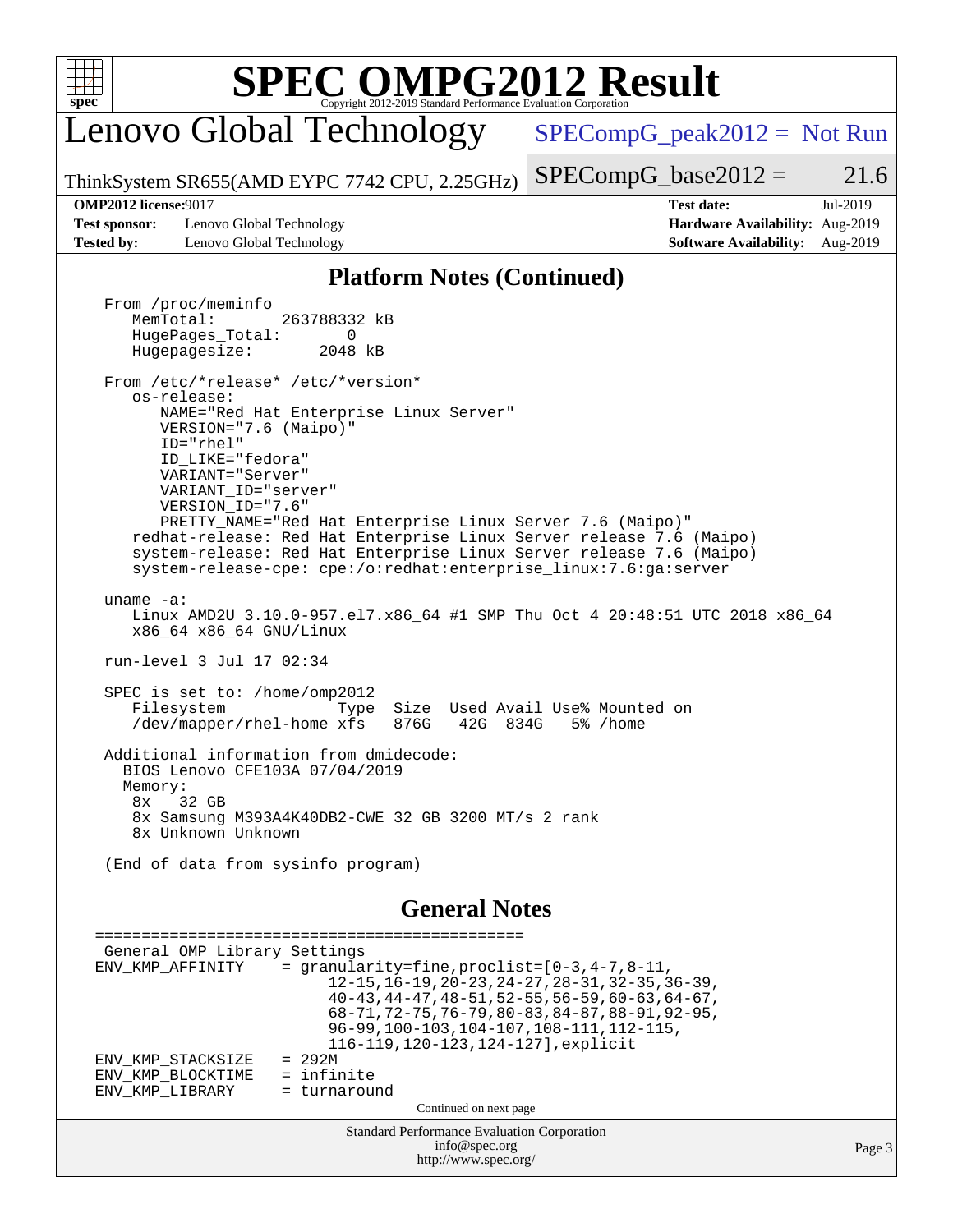![](_page_3_Picture_0.jpeg)